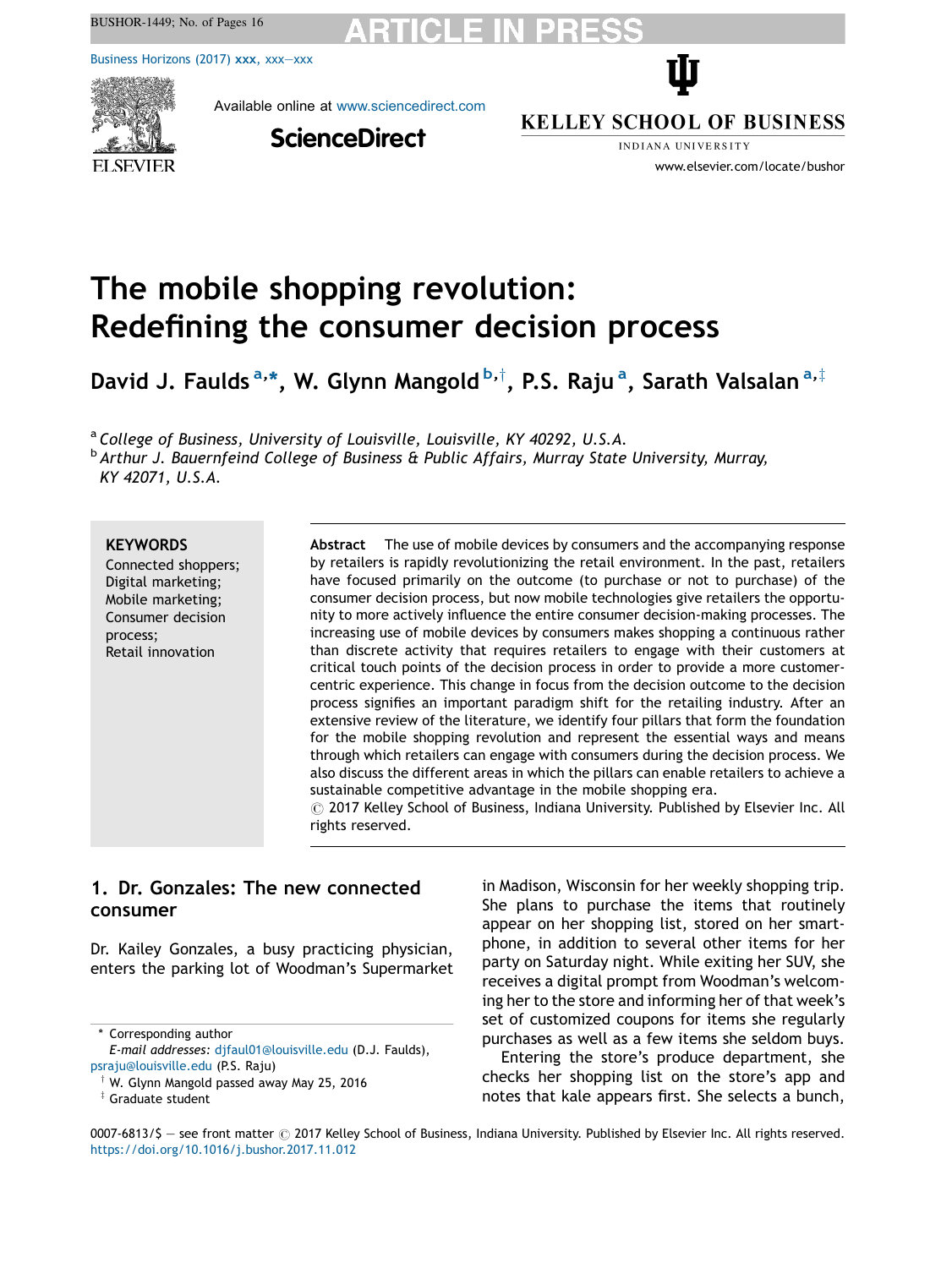places it on the digital scale, scans the weight and Universal Product Code (UPC) into her phone, taps the purchase button to record the transaction, and then places the kale in her environmentally friendly, reusable shopping bag inside her cart. As she is leaving the produce section, she hears an alert message from her smartphone indicating that the store's app has detected that she is leaving the produce section without buying bananas, an item that she purchased on her previous four shopping trips, and she quickly returns to purchase this forgotten item. Pressed for time, she uses her smartphone to locate the next two items on her list: sockeye salmon and salad-seasoning powder. The in-store app immediately displays a map of the store's layout, including her location within the store and the location of the salmon on aisle 5 and seasoning powder on aisle 9.

A store associate who is monitoring Dr. Gonzales's shopping activities using his mobile device, which interfaces with the store's beacon technology, approaches her and offers further assistance in locating the sought-after items.<sup>1</sup> He also notices on her shopping calendar that she is seeking to purchase cookware items that Woodman's does not stock, so he locates these items for her at a nearby cooking specialty retailer and informs her of their availability.

Checking her phone, she notices that she received a 2-for-1 coupon for organic gluten-free pizza, made with locally sourced ingredients, and then proceeds to aisle 3 to make the purchase, thus completing her grocery shopping. As she bypasses the line of shoppers at the checkout counter, she taps the Pay Now button on her phone screen, which securely charges her credit card and displays an itemized receipt.

Dr. Gonzales's hypothetical shopping experience is not set in the distant future, but is occurring now in selected test markets located in Stamford, Connecticut; Madison, Wisconsin; Palo Alto, California; and Seattle, Washington. This industry-driven phenomenon, known as queueless shopping (QLS), has been described as a high-tech checkout makeover in which consumers utilize mobile devices (smartphones and tablets) to record their grocery items as they shop, receive and respond to in-store promotional features (coupons), and instantaneously record their purchases to their credit card account, thus bypassing the time-consuming checkout queue. Amazon recently announced that it is test marketing QLS in Seattle, Washington (Weise, 2016), and industry experts are anticipating that, in the near future, Walmart will roll out a version of QLS.

After loading her groceries into her SUV, Dr. Gonzales proceeds to the cooking specialty retailer that the Woodman's store associate located for her in the nearby mall. Entering the store, she spots the cookware section and views the selection of steamers available. The 5-quart, 3-piece All-Clad Stainless Steel Steamer set, with a list price of \$149, catches her eye, and she quickly scans in the UPC using her smartphone to locate nearby retailers and online suppliers who carry the same item. Within seconds, she is able to compare the price charged for the steamer and notices that Amazon carries this exact item for \$99.

The retail store manager approaches the doctor and offers assistance. She informs the manager that she has been well satisfied with the store's merchandise in the past and is now interested in purchasing a 5-quart steamer. However, when she shows the manager the \$99 offer at Amazon displayed on her phone screen and asks her to match it, the manager, obviously taken aback, explains that the store has long enjoyed its standing as a premium cookware retailer and, as such, does not engage in on-floor price negotiations. Before the manager could complete her explanation, Dr. Gonzales, using her smartphone, places the order with Amazon.

Thanking the bewildered store manager, she departs the store and receives a prompt on her smartphone from the Starbucks next door reminding her of the \$5 coupon she received from a friend who participated in the retailer's Tweet-a-Coffee campaign last week. While savoring a Café Espresso Frappuccino, Dr. Gonzales happily congratulates herself on the decision to save \$50 on the steamer purchase and notices a message from the nearby wine shop advertising a \$30 bottle of California Chardonnay in a buy-one-get-one-half-off sale. Using her phone, she texts her social wine community to gather opinions about this wine. She receives an immediate response back from 'Wineman' in San Francisco, recommending this selection. She quickly checks consumer wine reviews on her smartphone and then texts a close friend who is knowledgeable about wine, and immediately receives a response endorsing her choice. She makes the purchase, efficiently and successfully completing all her dinner party shopping. Dr. Gonzales's shopping behavior illustrates her status as an innovator in

 $1$  Beacons are "low-powered radio transmitters that can send signals to smartphones that enter their immediate vicinity, via Bluetooth Low Energy technology" (Martin, 2014). Beacons allow more precise identification and targeting of individual consumers than other location technologies. With this powerful new technology, "marketers can lead and direct customers to specific areas and products within a store or mall" (Martin, 2014), thus resetting the consumers' path to purchase.